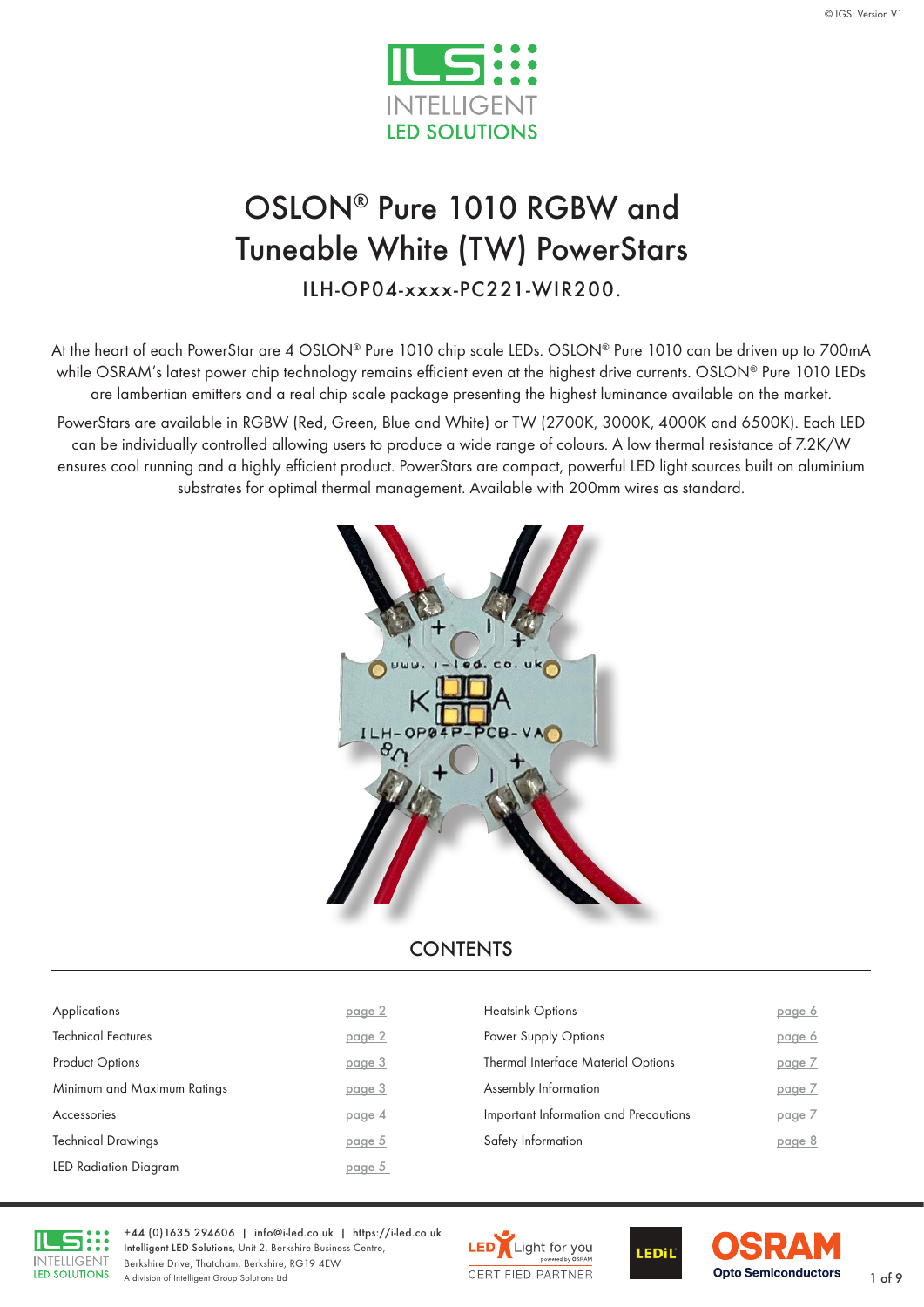- <span id="page-1-0"></span>» General lighting
- » Decorative lighting
- » Task lighting
- » Spot lighting
- » Downlighters
- » Retail lighting
- » Entertainment lighting
- » Human centric lighting

### TECHNICAL FEATURES

| OSLON <sup>®</sup> Pure 1010                                                                                    |
|-----------------------------------------------------------------------------------------------------------------|
| Up to 100,000 hours lifetime to 70% of original brightness                                                      |
| Mounting holes using M3 screws allows easy installation                                                         |
| $20 \times 20 \times 1.7$ mm                                                                                    |
| Available with 8x 200mm wires                                                                                   |
| Required over 350mA. Suitable options on page 6 or visit our website for a full range                           |
| 4 - 75W dimming and non dimming. Suitable options on <u>page 7</u> or visit <u>our website</u> for a full range |
| PowerStars can be linked together to produce longer chains                                                      |
| Whites 100-700mA<br>Colours 30-1000mA                                                                           |
| 7.2K/W                                                                                                          |
| 4 individual connected LEDs                                                                                     |
|                                                                                                                 |







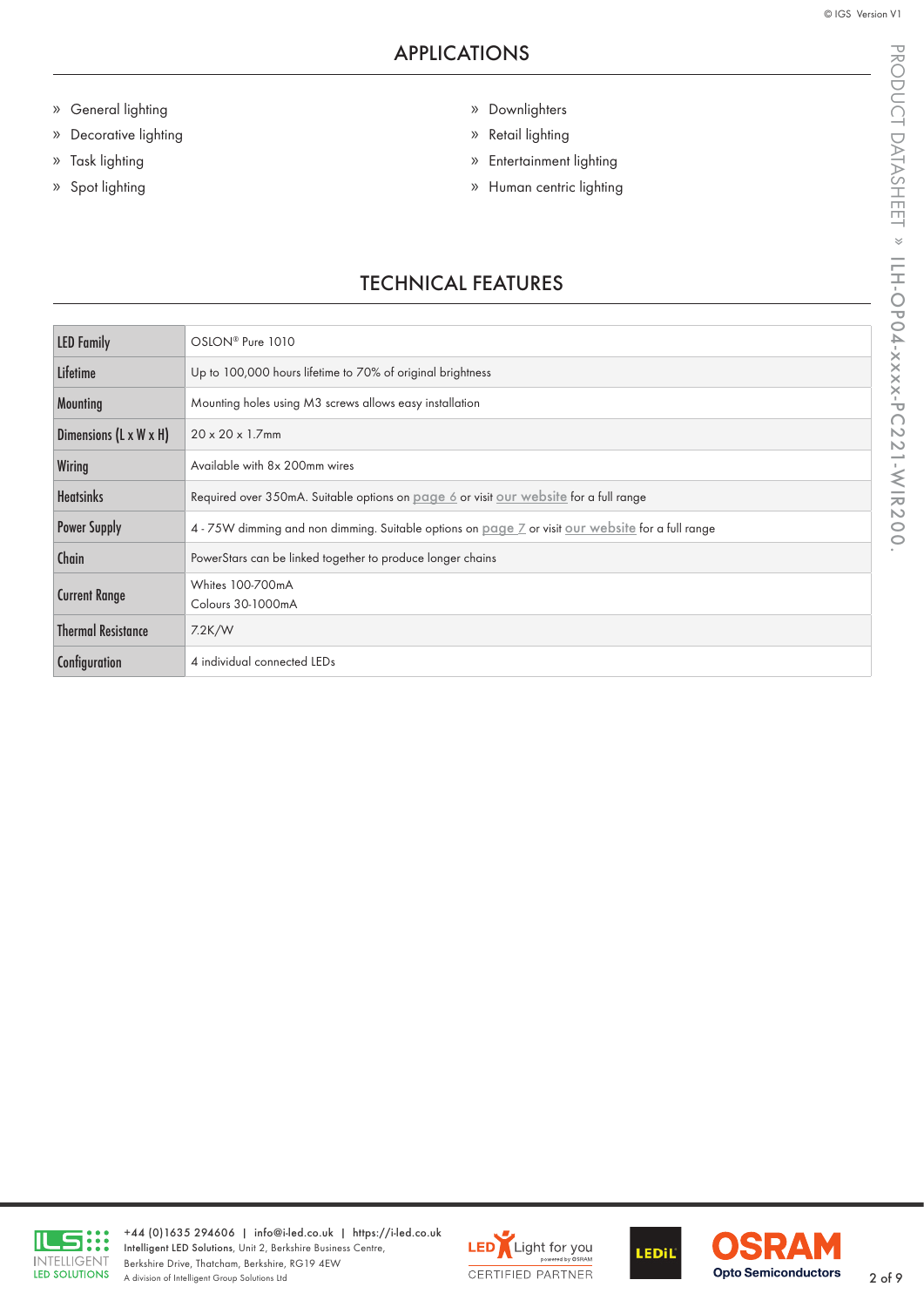#### PRODUCT OPTIONS

<span id="page-2-0"></span>

| <b>ILS Part Number</b>      | Colour            | <b>Colour Temp</b><br>or Dominant<br>Wavelenght | Typical Power W $\S$<br>at 700mA | <b>Forward Voltage</b> | Flux t<br>at 700mA | <b>Radiance Angle</b>                  | <b>Relevant OSRAM</b><br><b>LED Data</b> |
|-----------------------------|-------------------|-------------------------------------------------|----------------------------------|------------------------|--------------------|----------------------------------------|------------------------------------------|
|                             | Deep Blue         | 455nm                                           | 1.96W                            | $2.7 - 3.2V$           | 31 <sub>lm</sub>   | $120^{\circ}$ (±60°)                   | <b>GD VILPE1</b>                         |
| ILH-OP04-RGBW-PC221-WIR200. | <b>True Green</b> | 525nm                                           | 1.96W                            | $2.7 - 3.2V$           | 214 <sub>cm</sub>  | $120^{\circ}$ (±60°)                   | GT VJLPE1                                |
|                             | Red               | 630nm                                           | 1.96W                            | $2.7 - 3.2V$           | 43 <sub>lm</sub>   | $120^{\circ}$ ( $\pm 60^{\circ}$ )     | <b>GR VJLPE1</b>                         |
|                             | Neutral<br>White  | 4000K                                           | 1.96W                            | $2.7 - 3.2V$           | 112 <sub>lm</sub>  | 120 $^{\circ}$ ( $\pm$ 60 $^{\circ}$ ) | <b>GW VJLPE1.CM</b>                      |
| ILH-OP04-HWUL-PC221-WIR200. | Hot White         | 2700K                                           | 1.96W                            | $2.7 - 3.2V$           | 90lm               | 120 $^{\circ}$ ( $\pm$ 60 $^{\circ}$ ) | <b>GW VILPE1.CM</b>                      |
|                             | Warm<br>White     | 3000K                                           | 1.96W                            | $2.7 - 3.2V$           | 105lm              | $120^{\circ}$ (±60°)                   | <b>GW VJLPE1.CM</b>                      |
|                             | Neutral<br>White  | 4000K                                           | 1.96W                            | $2.7 - 3.2V$           | 112 <sub>lm</sub>  | 120 $^{\circ}$ ( $\pm$ 60 $^{\circ}$ ) | GW VJLPE1.CM                             |
|                             | Ultra White       | 6500K                                           | 1.96W                            | $2.7 - 3.2V$           | 142 <sub>lm</sub>  | $120^{\circ}$ (±60°)                   | <b>GW VILPE1.CM</b>                      |

Due to the special conditions of the manufacturing processes of LEDs, the typical data of technical parameters can only reflect overall statistical figures, and do not necessarily correspond to the actual parameters of each single product, which could differ from the typical data. § Tolerance +/- 10%

† Measured with 20mS 700mA pulse at 85˚C

#### MINIMUM AND MAXIMUM RATINGS

| <b>ILS Part Number</b>      | <b>Operating Temperature at</b><br>$Tc$ -Point $\lceil$ $\cdot$ C $\rceil$ | Storage<br>Temperature $\lceil \cdot \mathsf{C} \rceil$ | <b>Forward Current per chip</b><br>$\lceil mA \rceil$ | Reverse Voltage [Vdc]                 |
|-----------------------------|----------------------------------------------------------------------------|---------------------------------------------------------|-------------------------------------------------------|---------------------------------------|
| ILH-OP04-RGBW-PC221-WIR200. | -40 °C $\tilde{C}$ 100 °C                                                  | 40 °C ~ 100 °C                                          | <b>Whites 100-700mA</b><br>Colours 30-1000mA          | Not designed for<br>reverse operation |
| ILH-OP04-HWUL-PC221-WIR200. | $-40 °C$ $-100 °C$                                                         | 40 °C ~ 100 °C                                          | 100-700mA                                             | Not designed for<br>reverse operation |

Exceeding maximum ratings for operating and storage temperature will reduce expected life time or destroy the LED module.

Exceeding maximum ratings for operating voltage will cause hazardous overload and will likely destroy the LED module.

The temperature of the LED module must be measured at the Tc-Point according to EN60598-1 in a thermally constant status with a temperature sensor or a temperature sensitive label.



+44 (0)1635 294606 | [info@i-led.co.uk](mailto:info@i-led.co.uk) | <https://i-led.co.uk> Intelligent LED Solutions, Unit 2, Berkshire Business Centre, Berkshire Drive, Thatcham, Berkshire, RG19 4EW Berkshire Drive, Ihatcham, Berkshire, RG19 4EW<br>A division of Intelligent Group Solutions Ltd 3 of 9





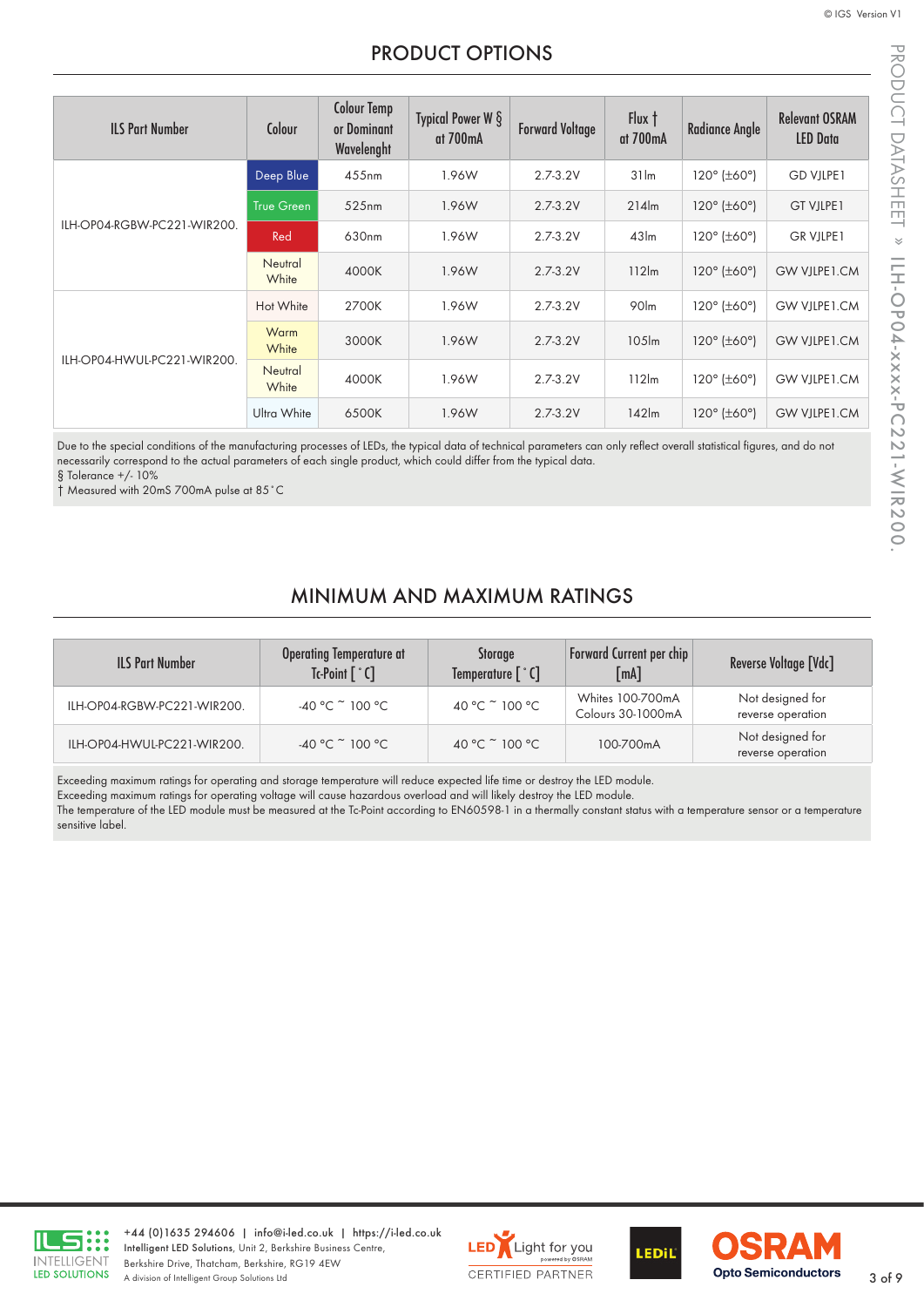PRODUCT DATASHEET

PRODUCT DATASHEET » ILH-OP04-xxxx-PC221-WIR200

ILH-OP04-xxxx-PC221-WIR200.

#### Lenses

<span id="page-3-0"></span>

LEDiL precision-engineered lenses allow for rapid deployment of all types of light fixtures, including street lights, wall-wash, high-bay, sconces, emergency beacons, parking garage/low-bay, MR and AR downlights, and dock lights. Precision-engineered for maximum efficiency and durability, LEDiL lenses are released alongside the latest producs from our LED suppliers. Suitable options on [page 6](#page-5-0) or visit [our website](https://i-led.co.uk/Essential-LED-Accessories/Optics.php) for a full range.

Power Supplies

ILS has a comprehensive range of standard power supplies. The table below shows the total number of ILS products each power supply can drive. Additional Power Supplies are being introduced so please call us or [check our website](https://i-led.co.uk/Essential-LED-Accessories/Drivers-Controllers.php) for the latest offering. Suitable options on [page 7](#page-6-0)



#### **Heatsinks**



ILS has a series of aluminium alloy heatsinks to be used with our standard range of PowerStars and PowerClusters. These Heatsinks are supplied with fixing screws for the light engine and for fixing to a base plate. They also come with Thermal Interface Material (TIM) attached to the top surface. Suitable options on [page 6](#page-5-0) or visit [our website](https://i-led.co.uk/Essential-LED-Accessories/Heatsinks.php) for a full range.

#### Thermal Interface Material (TIM)

ILS has produced a range of high-performance, cost effective Thermal Interface Materials to perfectly match their standard products. Our product fills the air pockets between the two surfaces, forming a continuous layer to conduct heat away from the LED to the heatsink. ILS offers TIM in three options – double sided adhesive, single sided adhesive and non adhesive. Suitable options on [page 7](#page-6-0) or visit [our website](https://i-led.co.uk/Essential-LED-Accessories/TIM.phphttps://i-led.co.uk) for a full range.





+44 (0)1635 294606 | [info@i-led.co.uk](mailto:info@i-led.co.uk) | <https://i-led.co.uk> Intelligent LED Solutions, Unit 2, Berkshire Business Centre, Berkshire Drive, Thatcham, Berkshire, RG19 4EW Berkshire Drive, Ihatcham, Berkshire, RG19 4EW<br>A division of Intelligent Group Solutions Ltd 4 of 9





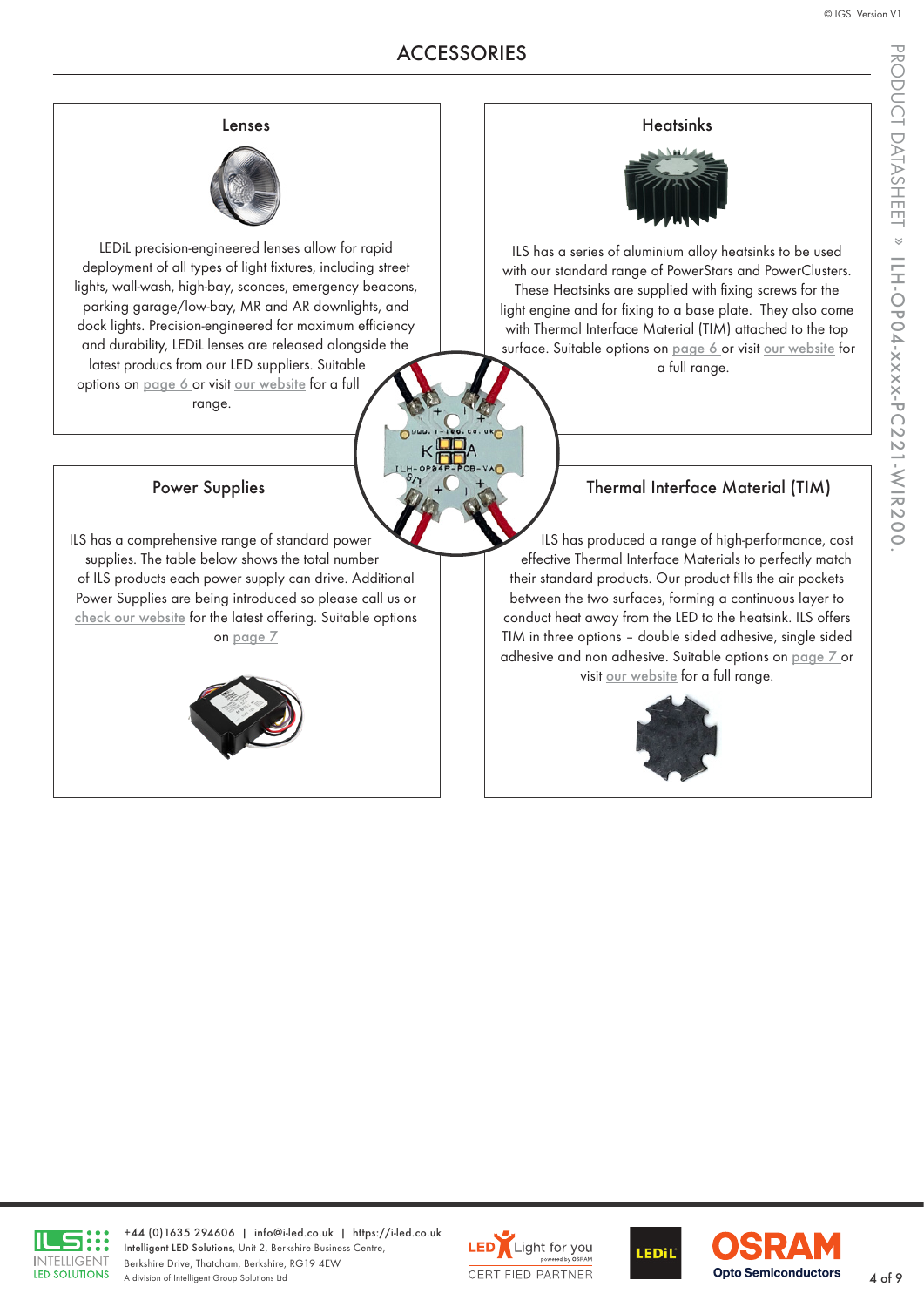<span id="page-4-0"></span>3D drawing files are available on request from ILS. Please call or email

#### RADIATION OF SINGLE LED





+44 (0)1635 294606 | [info@i-led.co.uk](mailto:info@i-led.co.uk) | <https://i-led.co.uk> Intelligent LED Solutions, Unit 2, Berkshire Business Centre, Berkshire Drive, Thatcham, Berkshire, RG19 4EW Berkshire Drive, Indicham, Berkshire, KST9 4EW<br>A division of Intelligent Group Solutions Ltd 5 of 9





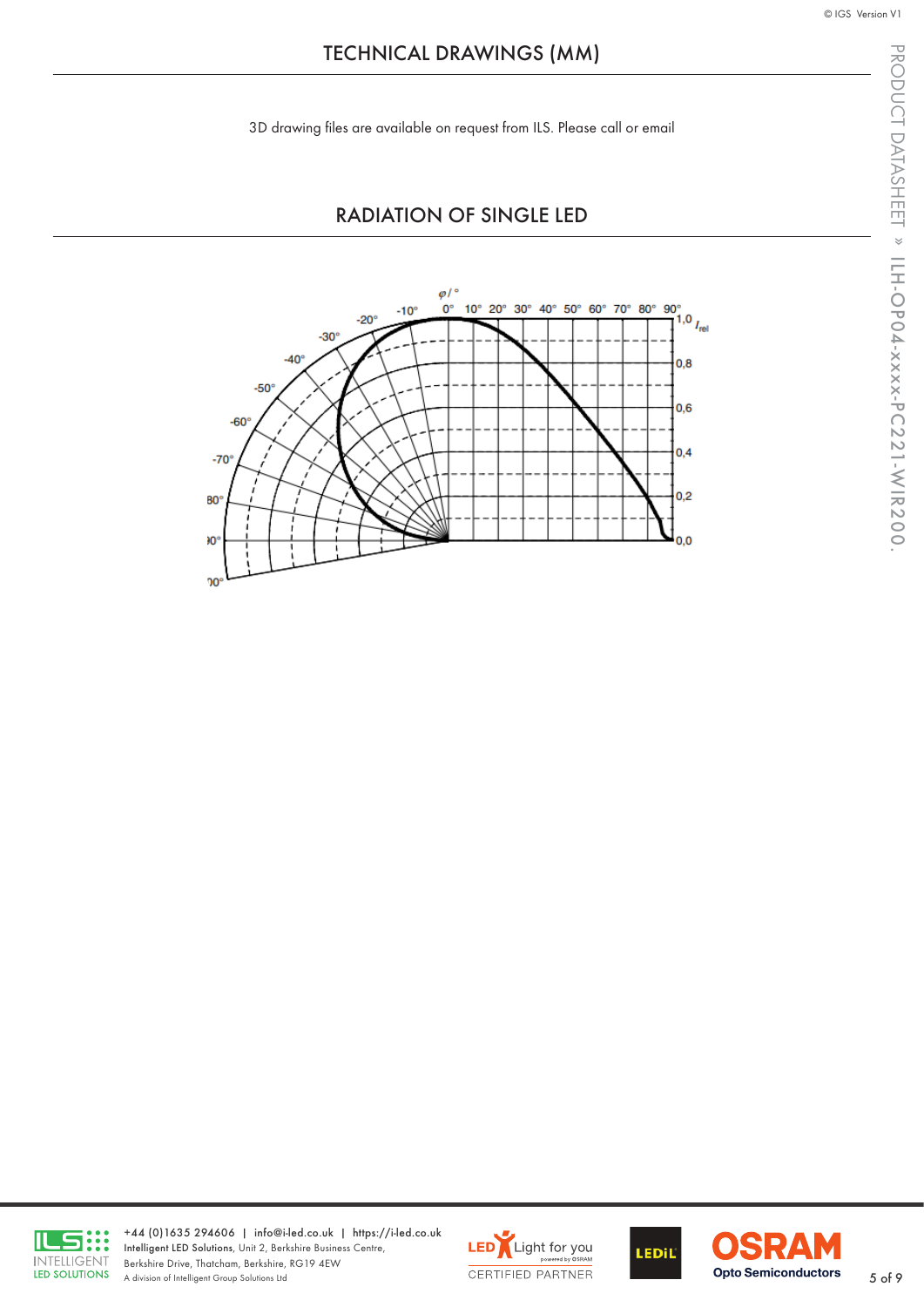© IGS Version V1

### HEATSINK OPTIONS

<span id="page-5-0"></span>

| <b>ILS Product</b>       | 350mA | 700mA | 1000mA |
|--------------------------|-------|-------|--------|
| No heatsink, in free air |       |       |        |
| ILA-HSINK-STAR-50X20MM   |       |       |        |
| ILA-HSINK-STAR-50X40MM   |       |       |        |

#### KEY

Operates under the recommended ILS junction temperature Operates under the recommended LED maximum junction temperature Not suitable for use Heatsink not designed for use with this product

[Click here to visit our website for our latest range](https://i-led.co.uk/Essential-LED-Accessories/Heatsinks.php)

#### POWER SUPPLY OPTIONS

ILS has a comprehensive range of standard power supplies. The table below shows the total number of ILS products each power supply can drive.

Additional power supplies are being introduced so please call us or check our website for the latest offering.

|                                                                                     | <b>ILS Driver Part Number</b> | Rating | Current    | Output Voltage                                                                         | Dimming                      |
|-------------------------------------------------------------------------------------|-------------------------------|--------|------------|----------------------------------------------------------------------------------------|------------------------------|
| <b>DESCRIPTION AND REAL PROPERTY AND REAL PROPERTY</b><br><b>PRI ESEZIEN LIGHTS</b> | IZC070-004F-4065C-SAL         | 4W     | 700mA      | $2-6V$                                                                                 | <b>No</b>                    |
|                                                                                     | ILA-4CHANNEL-LED-TUNER-001.   | 10W    | 10-500mA   | <b>20V</b>                                                                             | Yes via PSU                  |
|                                                                                     | IZCVAR-040M-9020C-SAL         | 40W    | 350-1050mA | 350mA 2-100V, 500mA<br>2-80V, 600mA 2-67V,<br>700mA 2-57V,900mA<br>2-45V, 1050mA 2-40V | 0-10V, PWM and<br>Resistance |
|                                                                                     | OTI-DALI-10/220-240/700-NFC   | 10W    | 150-700mA  | $2.5 - 45V$                                                                            | <b>DALI</b>                  |

[Click here to visit our website for our latest range](https://i-led.co.uk/Essential-LED-Accessories/Drivers-Controllers.php)



+44 (0)1635 294606 | [info@i-led.co.uk](mailto:info@i-led.co.uk) | <https://i-led.co.uk> Intelligent LED Solutions, Unit 2, Berkshire Business Centre, Berkshire Drive, Thatcham, Berkshire, RG19 4EW Berkshire Drive, Thatcham, Berkshire, RG19 4EW<br>A division of Intelligent Group Solutions Ltd 6 of 9





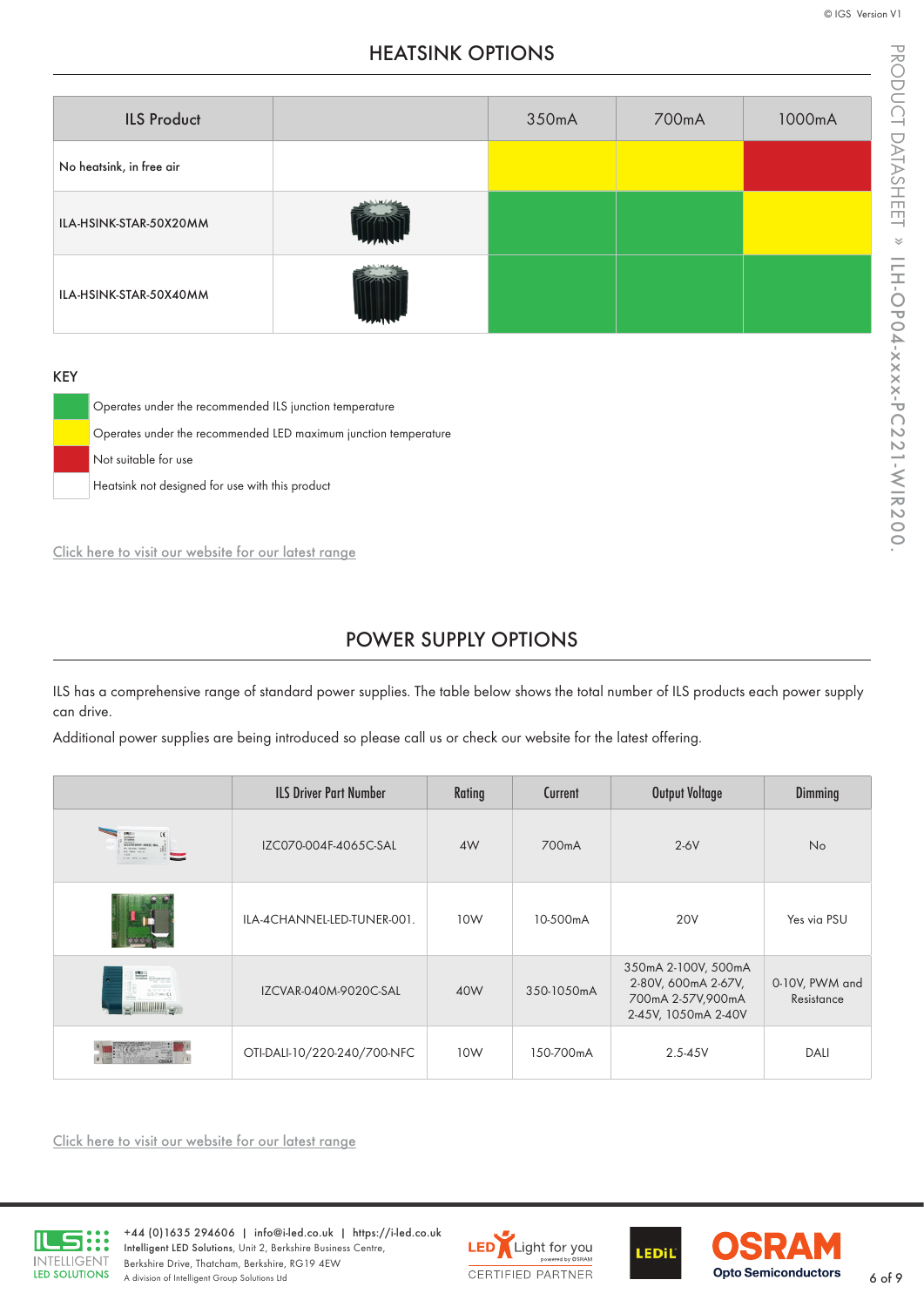# THERMAL INTERFACE MATERIAL OPTIONS

<span id="page-6-0"></span>

| Non Adhesive    | <b>Single Sided Adhesive</b> | <b>Double Sided Adhesive</b> |
|-----------------|------------------------------|------------------------------|
| ILA-TIM-STAR-0A | ILA-TIM-STAR-1A              | ILA-TIM-STAR-2A.             |

Other sizes are available, including customised parts

[Click here to visit our website for our latest range](https://i-led.co.uk/Essential-LED-Accessories/TIM.php)

# ASSEMBLY INFORMATION

- » The mounting of the PowerStar has to be on a metal heatsink.
- » In order to optimise the thermal management, the metal surface needs to be clean (dirt and oil free) and planar for the best contact with the LED module. A thermal grease or heat transfer material is highly recommended.





+44 (0)1635 294606 | [info@i-led.co.uk](mailto:info@i-led.co.uk) | <https://i-led.co.uk> Intelligent LED Solutions, Unit 2, Berkshire Business Centre, Berkshire Drive, Thatcham, Berkshire, RG19 4EW Berkshire Drive, Thatcham, Berkshire, RG19 4EW<br>A division of Intelligent Group Solutions Ltd 7 of 9





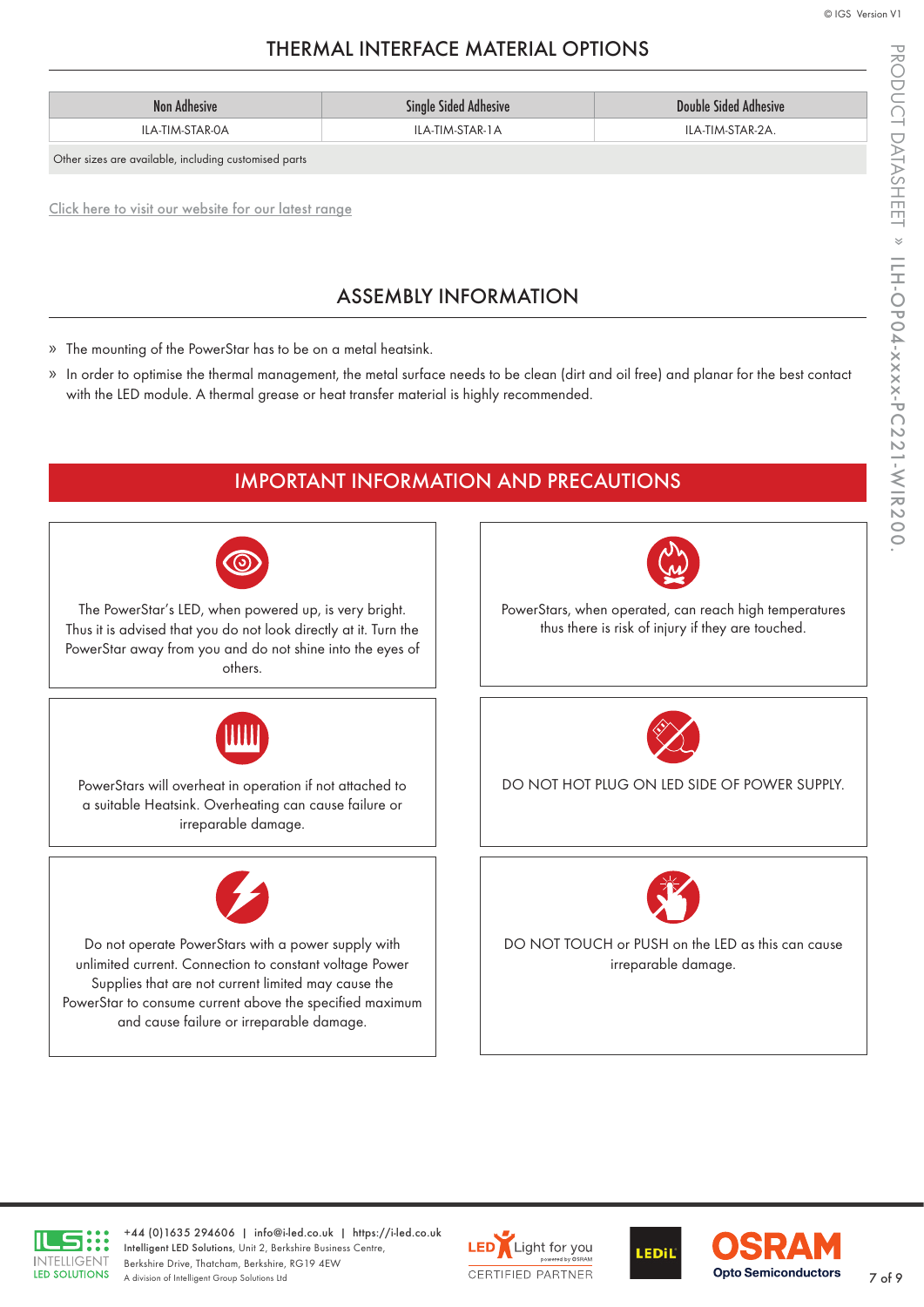### SAFETY INFORMATION



<span id="page-7-0"></span>The LED module itself and all its components must not be mechanically stressed.



Assembly must not damage or destroy conducting paths on the circuit board.



The mounting of the module is carried out by attaching it at the mounting holes. Metal mounting screws must be insulated with synthetic washers to prevent circuit board damage and possible short circuiting.



To avoid mechanical damage to the connecting cables, the boards should be attached securely to the intended substrate. Heavy vibration should be avoided.



Observe correct polarity! Depending on the product, incorrect polarity will lead to emission of red or no light. The module can be destroyed!



Pay attention to standard ESD precautions when installing the PowerStars.



The PowerStars, as manufactured, have no conformal coating and therefore offer no inherent protection against corrosion. Damage by corrosion will not be accepted as a materials defect claim. It is the user's responsibility to provide suitable protection against corrosive agents such as moisture and condensation and other harmful elements.



For outdoor usage, a housing is definitely required to protect the board against environmental influences. The design of the housing must correspond to the IP standards in the application. It is also the responsibility of the user to ensure any housings or modifications keep the Tc junction temperature to within stated ranges.



To also ease the luminaire/installation approval, electronic control gear for LED or LED modules should carry the CE mark and be ENEC certified. In Europe the declarations of conformity must include the following standards: CE: EC 61374-2-13, EN 55015, IEC 61547 and IEC 61000-3-2 - ENEC: 61374-2-13 and IEC/EN 62384.



The evaluation of eye safety occurs according to the standard IEC 62471:2006 ("photobiological safety of lamps and lamp systems"). Within the risk grouping system of this CIE standard, the LED specified in this datasheet falls into the class "moderate risk" (exposure time 0.25s). Under real circumstances (for exposure time, eye pupils, observation distance), it is assumed that no endangerment to the eye exists from these devices. As a matter of principle, however, it should be mentioned that intense light sources have a high secondary exposure potential due to their blinding effect. As is also true when viewing other bright light sources (e.g. headlights), temporary reduction in visual acuity and afterimages can occur, leading to irritation, annoyance, visual impairment and even accidents, depending on the situation.



+44 (0)1635 294606 | [info@i-led.co.uk](mailto:info@i-led.co.uk) | <https://i-led.co.uk> Intelligent LED Solutions, Unit 2, Berkshire Business Centre, Berkshire Drive, Thatcham, Berkshire, RG19 4EW Berkshire Drive, Thatcham, Berkshire, RG19 4EW<br>A division of Intelligent Group Solutions Ltd 8 of 9